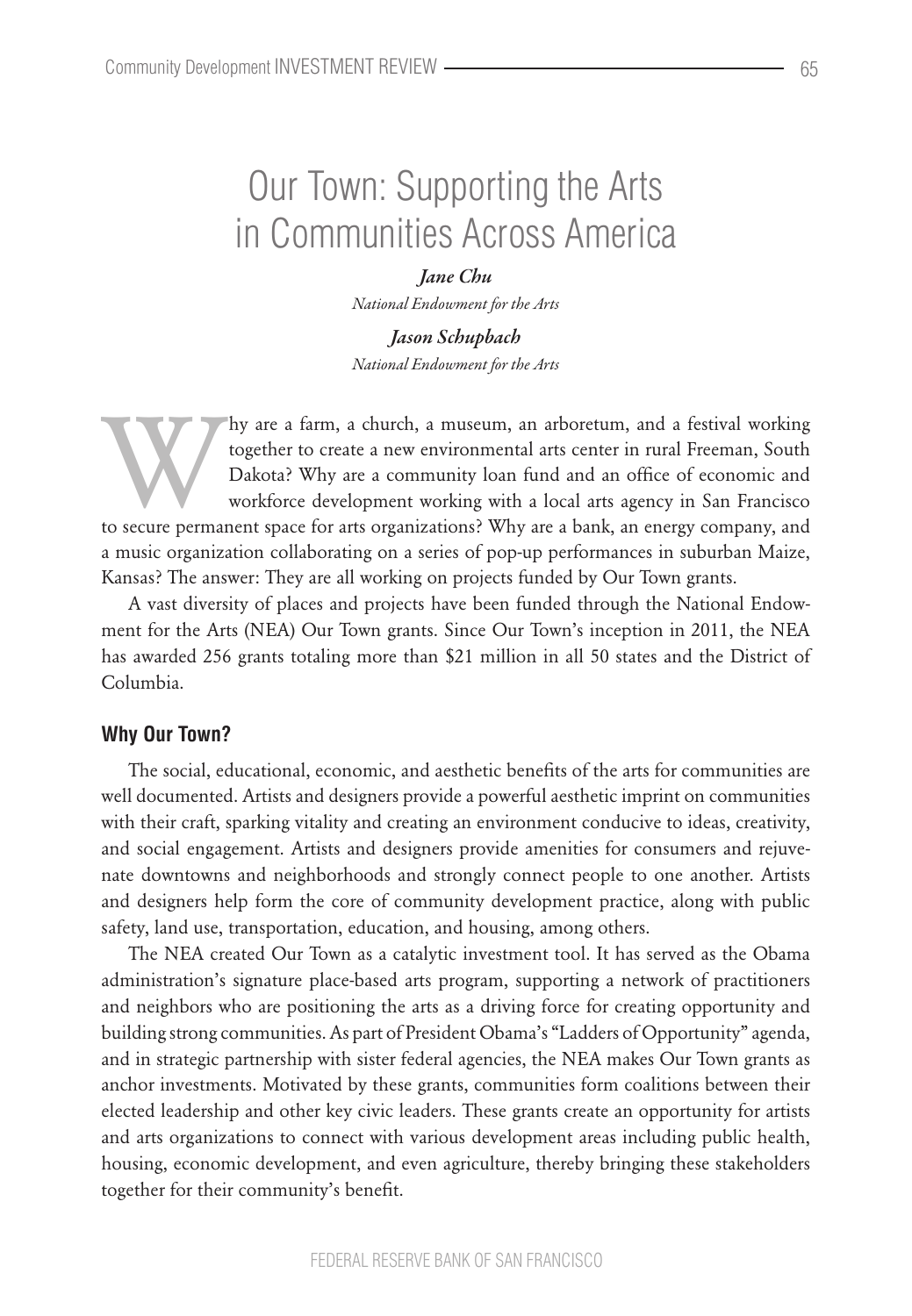## **How Did It All Get Started?**

Arts-based community development is nothing new. For example, Italian sculptor, painter, architect, poet, and engineer Michelangelo was a creative "placemaker" in his own right. Many artists, arts organizations, and their supporting networks have been engaged in this work for years in the United States. The foundation for the NEA's efforts began in 2007 when Jeremy Nowak, with key support from the Rockefeller Foundation and the University of Pennsylvania's Social Impact of the Arts Project, published the groundbreaking paper "Creativity and Neighborhood Development—Strategies for Community Investment,"<sup>1</sup> based on research in Philadelphia for The Reinvestment Fund, a Community Development Financial Institution (CDFI). This research placed arts-based work in the language and context of community investment, outlining the role of the arts in building social capital, documenting the arts as economic assets, and showing how they affect market relations.

After reading Nowak's paper and related research—and observing the success of the arts-driven community development communities in Philadelphia, his native St. Louis, and his home turf of New York City—former NEA chairman Rocco Landesman decided that the federal government could be a more effective partner for community-based arts efforts. "When I came to the NEA," Landesman said, "I wanted to focus on…how the arts can be a force for social cohesion and economic development in neighborhoods, communities, [and] cities."<sup>2</sup>

Landesman launched a three-part strategy that continues to unfold. First, he created a new NEA fund to support arts-based community development that ultimately became Our Town. Second, understanding that any NEA place-based funding alone would be insufficient on its own, he pursued strategic partnerships with other federal agencies that were also implementing place-based programs. His team identified where other agencies were investing and sought to develop alliances among federal officials, and arts and community development stakeholders.

These efforts have yielded a more comprehensive federal commitment to the arts, expressed in both funding and policy. For example, NEA's work on the White House Council on the Strong Cities, Strong Communities  ${(SC2)}^3$  initiative has yielded new projects focused on chronically economically distressed cities. NEA provides staff support to the SC2 Council, providing technical assistance to SC2 cities—leveraging their arts sectors in support of their revitalization strategies and long-term economic planning. NEA staff is also participating in the White House's Promise Zones<sup>4</sup> initiative, strategically linking Our Town investments and grantees to Promise Zone communities. Staff also provides technical assistance and policy guidance to the selected neighborhoods, working with arts policy makers, organi-

<sup>1</sup> Jeremy Nowak, "Creativity and Neighborhood Development—Strategies for Community Investment." (Philadelphia, PA: The Reinvestment Fund, 2007).

<sup>2</sup> Email correspondence. Rocco Landesman, Jane Chu, and Jason Schupbach. September 4, 2014.

<sup>3</sup> For more on the SC2 Initiative, see http://www.huduser.org/portal/sc2/home.html.

<sup>4</sup> For more on Promise Zones, see https://www.hudexchange.info/promise-zones.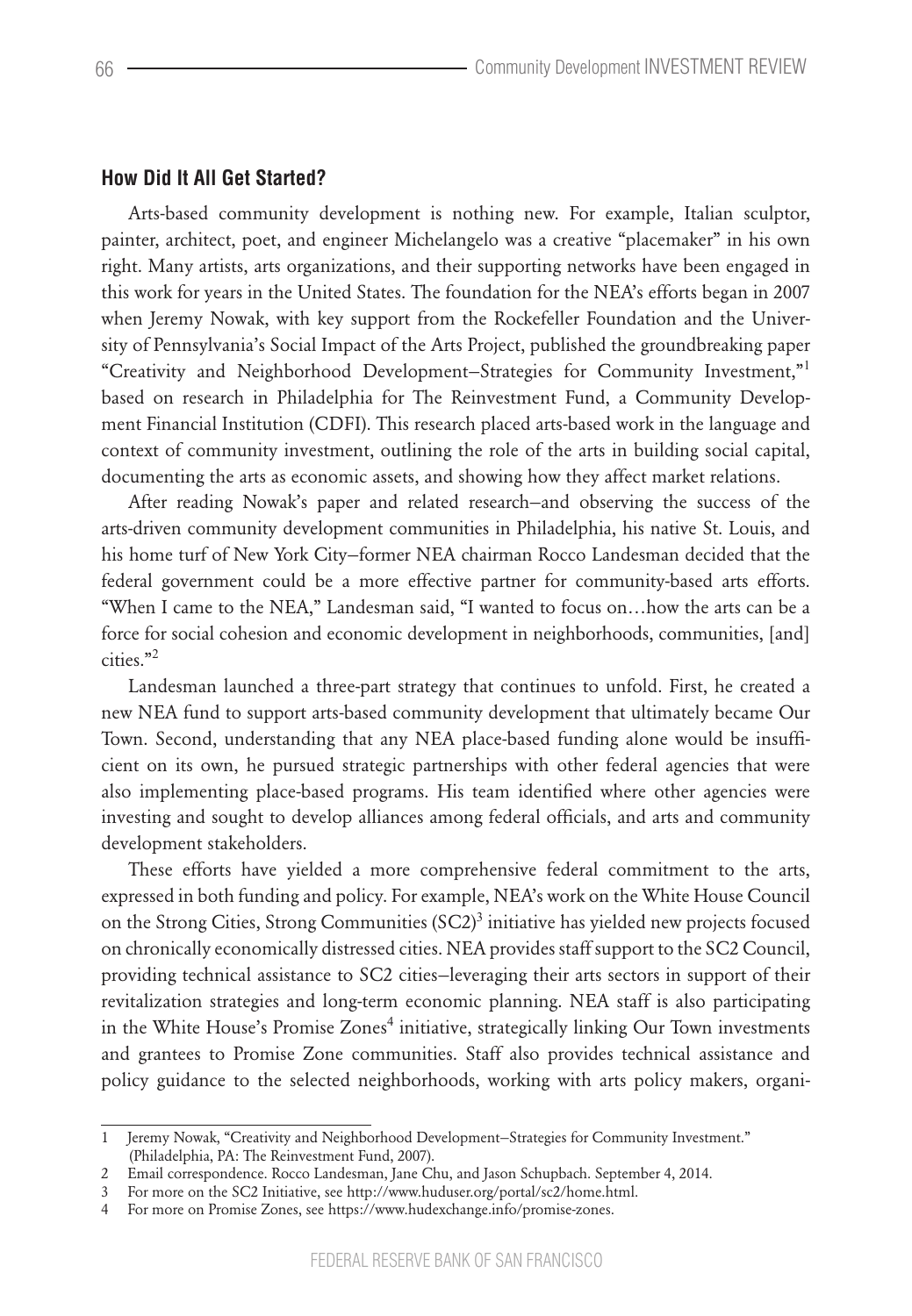zations and artists to drive positive community transformation. Further, NEA is supporting the place-based policy efforts of the Neighborhood Revitalization Initiative and the White House Rural Council, and its partnership with the US Department of Agriculture on the Citizens' Institute on Rural Design.

As the final part of the strategy, Landesman encouraged new philanthropic investment in arts-based community development. The most visible example is ArtPlace America, a consortium that includes the Ford Foundation, the Rockefeller Foundation, the Kresge Foundation, the Knight Foundation, and Bloomberg Philanthropies, as well as banks with a strong presence in community development such as Deutsche Bank and Bank of America. Landesman understood the federal government works best partnering with philanthropic organizations and the private sector to experiment and build capacity of local organizations and individuals.

#### **Our Town and the Mayor's Institute on City Design 25th Anniversary Awards**

In 2010, on the 25th anniversary of the founding of the Mayor's Institute on City Design, the NEA commissioned *Creative Placemaking*, a white paper by Ann Markusen and Anne Gadwa.<sup>5</sup> The paper placed Nowak's research in a new framework and coined the term creative placemaking. It also laid out the many challenges and opportunities for the field and helped shape the guidelines for an NEA creative placemaking program—the Mayors' Institute on City Design 25th Anniversary Awards (MICD25)—which was created to test if there was interest from communities in NEA funding for creative placemaking activities.<sup>6</sup>

MICD25 were one-time grants for cities that had participated in the Mayor's Institute on City Design. Grantee projects ranged from public art invigorating a new greenway beneath a railroad track overpass in Greensboro, North Carolina, to plans for a cultural district in downtown Shreveport, Louisiana. The 21 awards confirmed a demand for a federal program supporting art-based development in US communities.

NEA based guidelines for the Our Town grants program on a few key elements that reflected the best research on creative placemaking: Broad partnerships are necessary to achieve good project outcomes; political support is essential; all communities have unique "arts assets" and projects should be tied to local assets and knowledge; and arts-based activities must work in concert with other community development efforts, plans, and goals. Hoping that Our Town's partnership structure would foster new collaborations, the guidelines were broad enough to allow a range of organizations and geographies to apply.

The NEA wanted to validate and support the many cultures found in the United States with Our Town. The program was designed to support high-capacity communities, with

<sup>5</sup> Ann Marksuen and Anne Gadwa, "Creative Placemaking." (Washington, DC: The Mayors' Institute on City Design, 2010).

<sup>6</sup> Since 1986, the NEA and the US Conference of Mayors, with the American Architectural Foundation, have run the Mayors' Institute on City Design. The institute has trained more than 1,000 mayors in the basics of city design and frequently addresses art-based community development issues. These mayors were the perfect first-time audience for the new research on creative placemaking.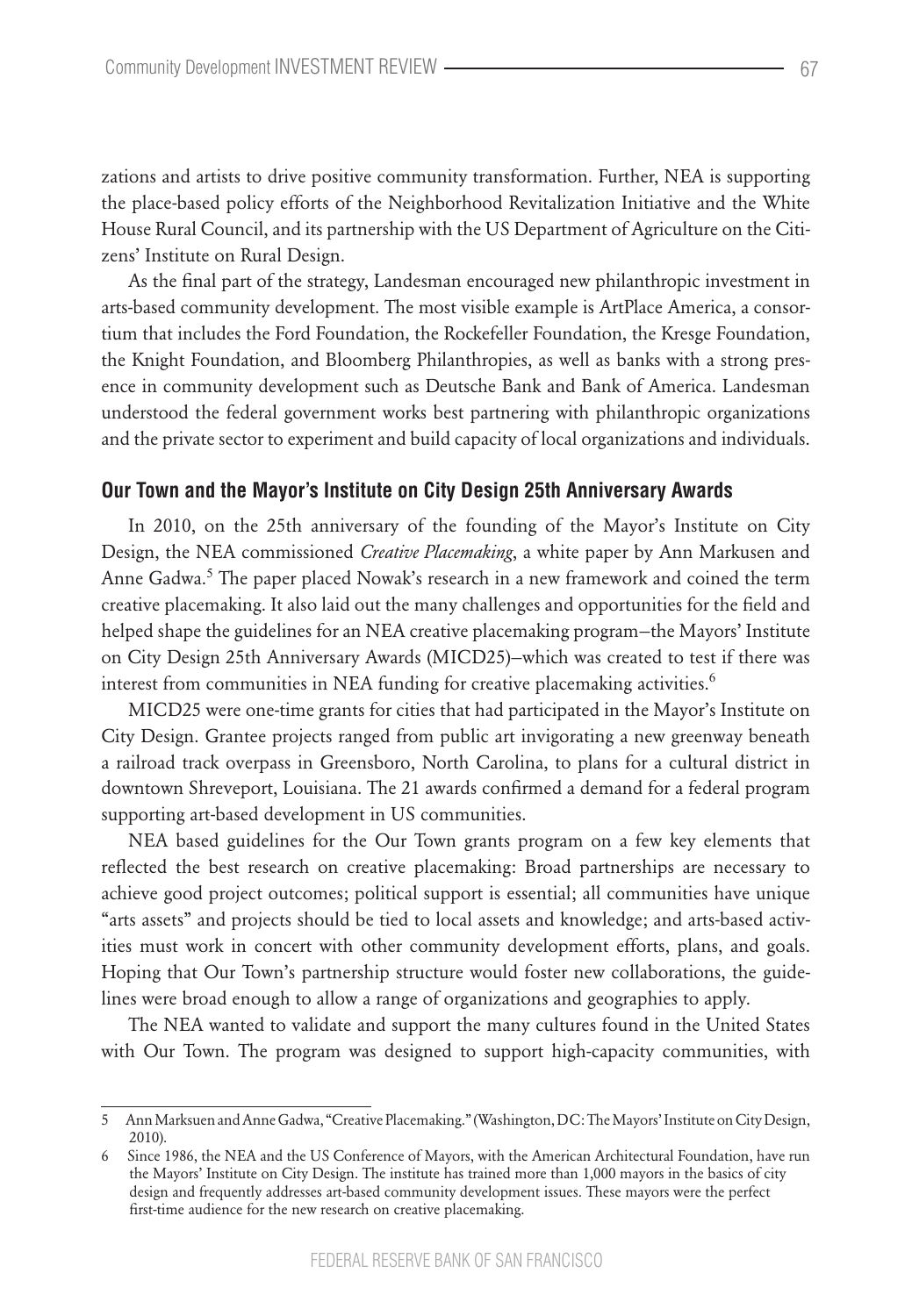many investment opportunities and long-standing relationships between arts and community stakeholders, as well as communities lacking those attributes but possessing a clear vision and committed leadership. The NEA decided to take a risk and see if requiring a partnership between arts organizations and local governments as a condition of each Our Town grant would produce successful collaborations.

# **What's Happened?**

After a coordinated release of the Our Town grant application guidelines with the help of federal and field partners, the response has been enormous. Every year, the Our Town budget is only sufficient to fund approximately one-fifth of the applications received. Applicants can apply for up to \$200,000, and the average grant size is \$75,000. All grants from the NEA must be matched one-to-one by the grantee, and Our Town grantees typically match grants up to three or four times. And the diversity of places and projects where the grantees are working is astounding: the Native Village of Mary's Igloo on the Bering Strait in Alaska; Last Chance, Colorado, a town of 23 people; the urban neighborhood of Willowbrook in Los Angeles County; Bloomington, Minnesota, a suburb of Minneapolis and home to the Mall of America; the jazz district of Kansas City, Missouri; Miami Beach; the Acadian villages on the border of Maine and Canada; and New York City.

 Many communities have used their Our Town grant to catalyze multi-stakeholder partnerships. As of 2014, 246 partners are involved in 66 projects funded by Our Town grants, averaging 15 partners per project. Community development sponsored by the NEA creates incentives for artists and designers to participate in conversations from which they might have been traditionally excluded. Approximately one-third of the partners in Our Town projects are arts organizations from all fields the NEA supports: filmmaking, theater, folk arts, dance, literature, arts education, museums, symphonies and opera companies, and others. The range of other institutions that have stepped up to partner on Our Town projects is vast and exciting: aging services agencies, botanic gardens, religious institutions, scientific organizations, local businesses, banks, farms, business improvement districts, education institutions, and land trusts. Government is represented at the local, state, and federal levels.

# **Trends We Have Seen**

Our Town projects generally fall into two categories: engagement activities, and planning and design activities. In engagement projects, the focus is on artistic programs that foster interaction among community members, arts organizations, and artists, often by leveraging existing community assets through public art, festivals and performances, artists working in storefronts, or pop-up artist studios. Planning and design projects develop the infrastructure necessary for community development to succeed, such as creative asset mapping; master planning for a cultural district; support efforts benefiting creative businesses; and designs for artist space, cultural facilities, and public spaces.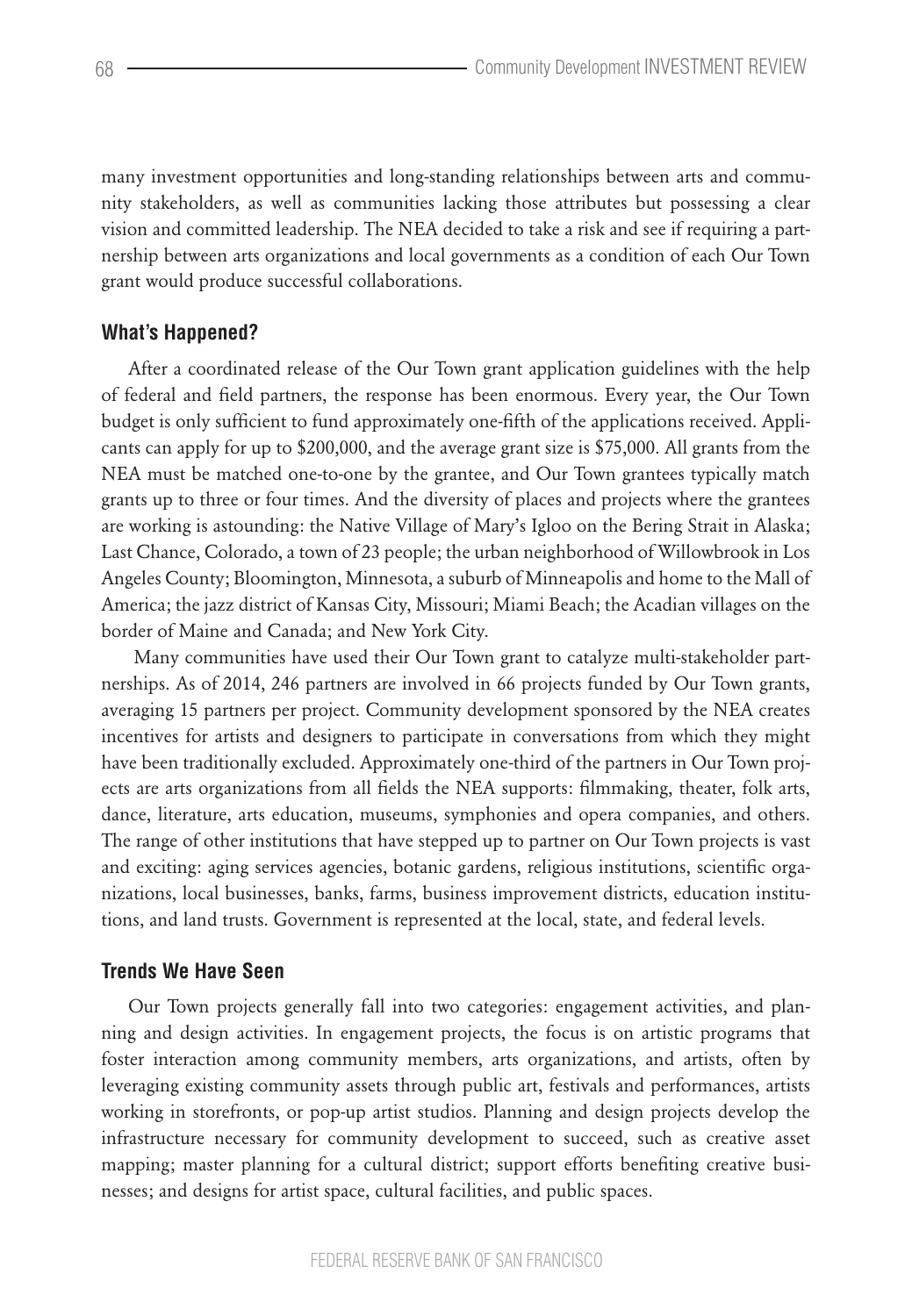At the beginning of the Our Town program, more of the applications and the grants were focused on design and planning activities. Projects such the Opa-Locka (Florida) Community Development Corporation's project focused on removing metal barricades placed around the predominately minority Magnolia North neighborhood in the 1980s. The barricades were erected by the local leadership to, as they saw it, isolate and mitigate high levels of crime and violence at that time. With Our Town support, a community-wide collaborative design process addressed removing the barricades and transforming intersections into inviting neighborhood entryways with new public open spaces and public art.

More recently, applications have moved toward arts engagement activities. For example, the Music City Opera Project by Nashville Opera is challenging dominant conceptions of what constitutes opera. In an open competition, amateur and professional composers, librettists, and arrangers will create new operatic works. Finalists will perform in unexpected places, such as honky-tonks and country music venues in downtown Nashville. Several other projects are focused on preserving Appalachian musical heritage. For example, Hindman, Kentucky (population, 777), will celebrate its local dulcimer-making tradition, and in Pickens, South Carolina (population, 3,012), a senior citizen group is creating the Center for Southern Appalachian Music.

In addition, some of the most interesting projects are happening on tribal lands. Southwestern Native American nations in Arizona and New Mexico are working to better design their communities. In addition, famed architect Maya Lin is working with northwestern tribes on the Confluence Project, a large-scale multisite public art project on the Lewis and Clark expedition.

## **Other Creative Placemaking Efforts at the NEA**

Our Town is only one of the NEA's projects to support arts-based community development. In addition to our expanding interagency work through SC2 and Promise Zones, the agency is funding convenings, research, and expansion of field building efforts for communities that engage artists as generators of social and economic capital. Three of agency's efforts merit mention:

#### *Performing Arts and Transforming Place Convening*

Performances have multifaceted ways in which they transform places, people's relationships with their communities, and community development processes. On November 3, 2014, the Arts Endowment hosted the "Beyond the Building: Performing Arts and Transforming Place" convening to develop a better understanding of how performance-based organizations, and the artists they engage, transform places through their artistic practices. The convening archive is available online.<sup>7</sup>

<sup>7</sup> Convening archive for "Beyond the Building: Performing Arts and Transforming Place," http://arts.gov/ partnerships/beyond-the-building-performing-arts-and-transforming-place.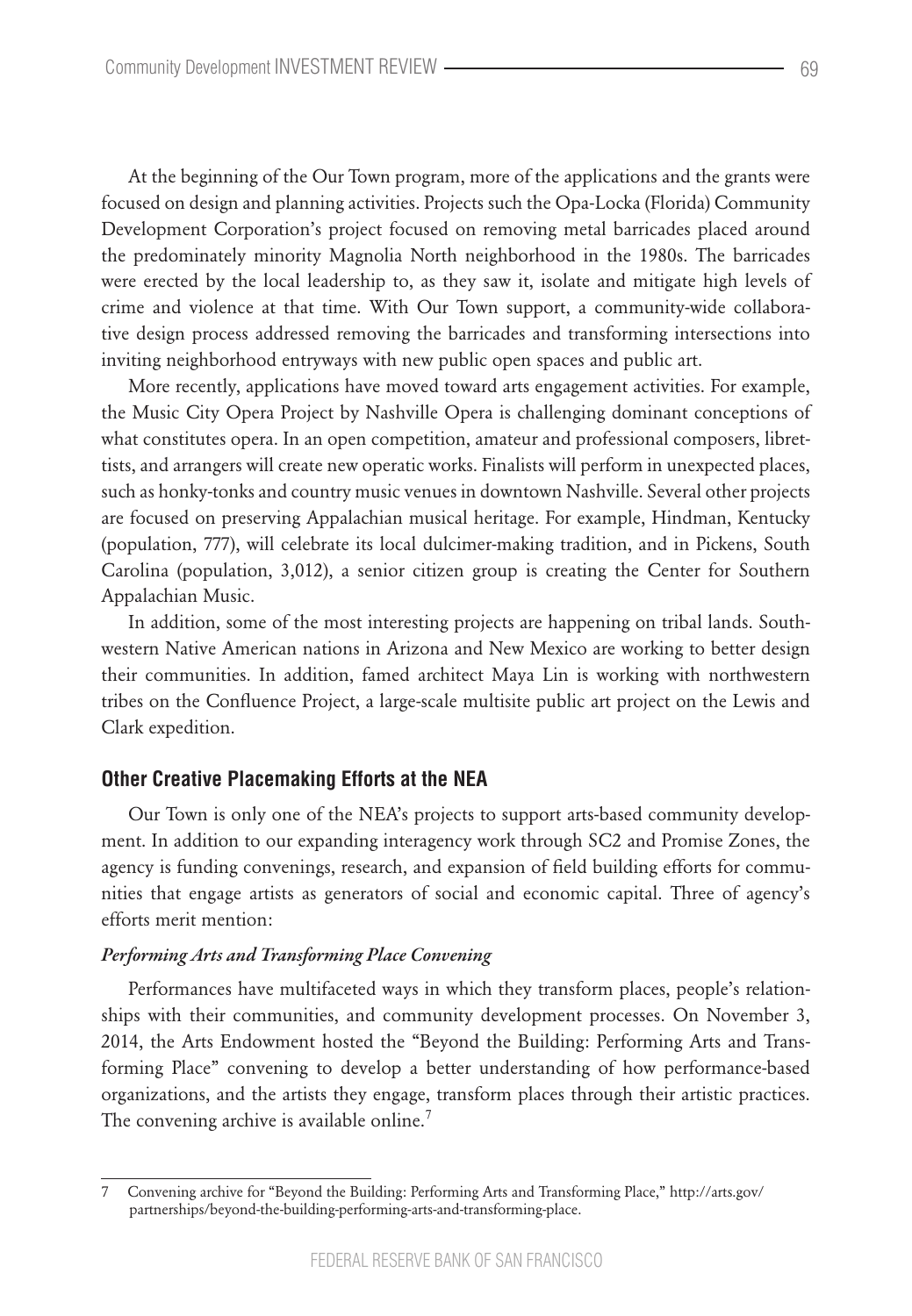## *Sharing Lessons Learned*

In late September 2014, the agency launched "Exploring Our Town" on the NEA website. $8$  It is an electronic storybook chronicling more than 70 case studies on, and insights from, Our Town investments. This resource was created in response to calls from the field for lessons learned throughout the country.

# *Developing Results Indicators*

NEA researchers have constructed arts and livability indicators from publicly accessible national data sets. In 2013, the NEA worked with the Urban Institute to validate the indicators for a representative sample of towns and cities that participated in the Our Town or MICD25 initiatives. The resulting report, "The Validating Arts and Indicators Study (VALI): Results and Recommendations," is available on the NEA website as a tool for tracking contextual data deemed to be important for a variety of creative placemaking projects (see the article by Morley and Winkler in this issue for more on the VALI project).<sup>9</sup>

Artists' and designers' work with partners as diverse as farms, churches, and energy companies signals an exciting future for communities. Together, arts and community development practitioners are building communities with enhanced quality of life, increased creative activity, a distinct sense of place, and opportunity-rich local economies. Collectively, this work has demonstrated—for the first time at a national scale—that arts stakeholders are fundamental players in a community's transformation. They are working authentically and equitably, and they are building on existing community assets. The NEA strives to support these efforts to make the arts available to everyone.

*Jane Chu, PhD, was confirmed by the US Senate in June 2014 as the 11th chairman of the National Endowment for the Arts. Since 2006, Chu served as the president and CEO of the Kauffman Center for the Performing Arts in Kansas City, Missouri, overseeing a \$413-million campaign to build the center. As the performance home of the Kansas City Ballet, Kansas City Symphony, and Lyric Opera of Kansas City, the Kauffman Center has hosted more than one million people from all 50 states and countries throughout the world since its grand opening in September 2011. She was a fund executive at the Kauffman Fund for Kansas City from 2004 to 2006, and vice president of external relations for Union Station Kansas City from 2002 to 2004. Previously, she was vice president of community investment for the Greater Kansas City Community Foundation from 1997 to 2002. Chu also served as a trustee at William Jewell College and on the board of directors of the Ewing Marion Kauffman School and the Greater Kansas City Chamber of Commerce. Chu was born in Shawnee, Oklahoma, but was raised in Arkadelphia, Arkansas, the daughter of Chinese immigrants. She studied music growing up, eventually receiving bachelor's degrees in piano performance and music education from Ouachita Baptist* 

<sup>8</sup> National Endowment for the Arts, "Exploring Our Town," http://arts.gov/exploring-our-town/.

<sup>9</sup> National Endowment for the Arts, "Validating Arts and Indicators Study (VALI): Results and

Recommendations" by Elaine Morley and Mary K. Winkler, http://arts.gov/publications/validating-artslivability-indicators-vali-study-results-and-recommendations.